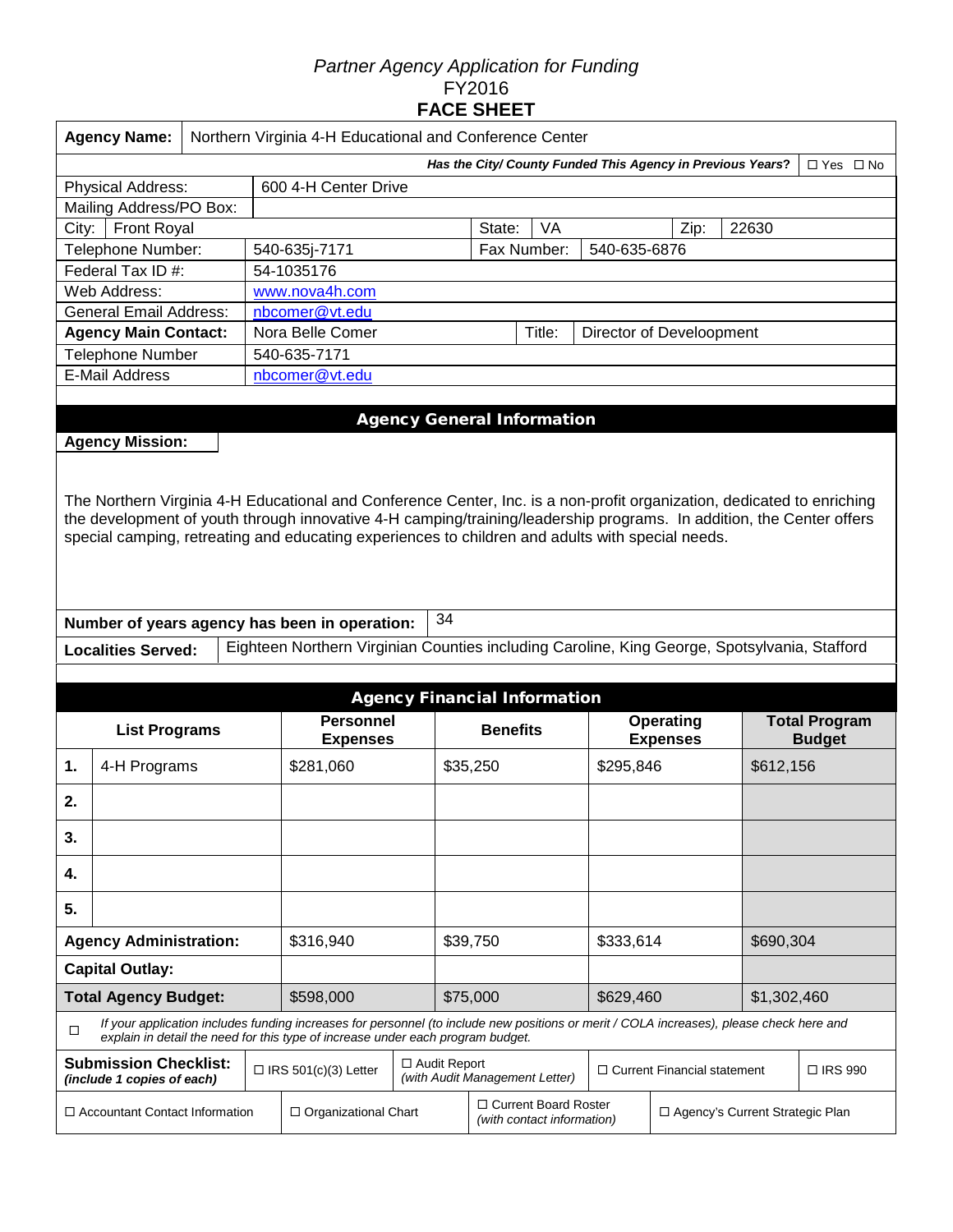*Agency Name: Page 2*

Northern Virginia 4-H Educational and Conference Center

### **Agency Administrative Expenses:**

**In the box below, provide an overview of the administrative costs detailed on the face sheet for the agency as a whole. Please provide justification for and specific amounts of administrative costs that are defrayed by locality funds. If your agency is requesting an increase or decrease in administrative funding, please describe, in detail, the reasons for these changes. (The description should not exceed 15 lines of text.)**

The same amounts are being requested for FY16 for Caroline, King George and Spotsylvania as was contributed for FY15 which are: Caroline - \$1000; King George - \$2228; Spotsylvania - \$2000.

Stafford has been contributing to the Northern Virginia 4-H Educational and Conference Center for years but did not appropriate any funds for FY15. \$1000 is being requested for FY16.

The 4-H Center has a \$1,302,460 budget for 2014. Amounts contributed from Caroline, King George, Spotsylvania and Stafford really help the 4-H Center minimize 4-H camping fees so more boys and girls can attend 4-H Camp and are a very small amount of the total 4-H Center budget but are

If the requested contributions were approved, the percentage of the total 4-H Center budget would be very small: Caroline County - .00075; King George - .0021; Spotsylvania – 0015; Stafford - .00075.

### **Capital Outlay:**

There are no plans to use any local government contributions for capital outlay. These funds are needed to help pay programming expenses in order to minimize 4-H camping fees.

#### **Personnel Expenses (General):**

**In the box below, provide an overview of any increases or decreases in general personnel expenses for the agency. This would include any planned or projected merit or COLA increases, or new positions being requested. Also include a description of any changes to agency benefits structure or cost. (The description should not exceed 10 lines of text.)**

No increases or decreases are anticipated in general personnel expenses other than a 2.25% cost of living increase in December, 2014 which has been given historically. No new positions are anticipated.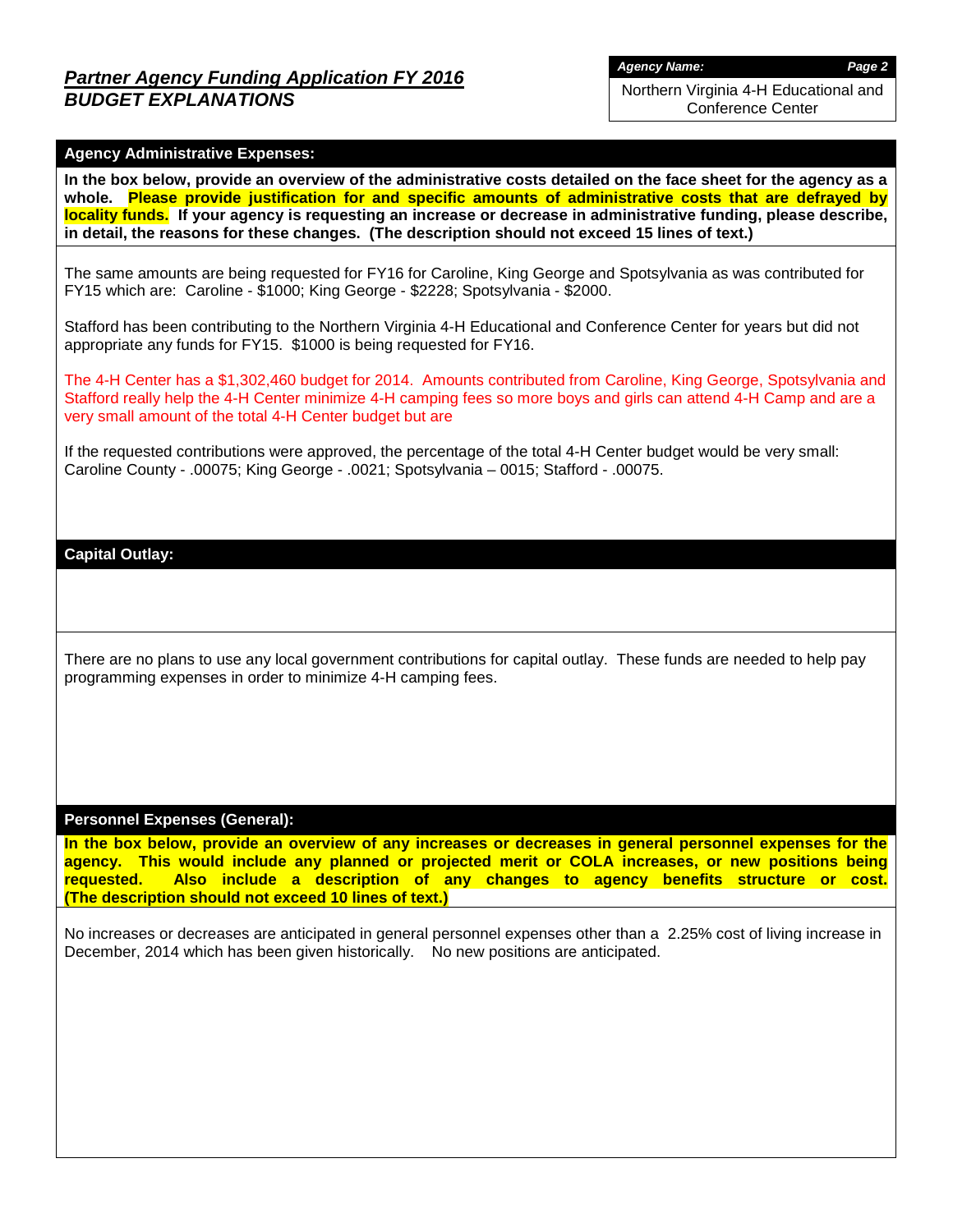# *Partner Agency Funding Application FY 2016 BUDGET EXPLANATIONS*

*Agency Name: Page 3*

Northern Virginia 4-H Educational and Conference Center

| <b>Budget Information</b>                                                                                                                                                                                      |                                                      |        |        |  |  |  |  |  |  |  |
|----------------------------------------------------------------------------------------------------------------------------------------------------------------------------------------------------------------|------------------------------------------------------|--------|--------|--|--|--|--|--|--|--|
| Please complete the following chart with the financial information for the agency as a whole. In each area include the<br>budget specifically allocated to your agency from each locality/entity listed below. |                                                      |        |        |  |  |  |  |  |  |  |
|                                                                                                                                                                                                                | FY2014 Actual<br>FY2015 Budgeted<br>FY2016 Projected |        |        |  |  |  |  |  |  |  |
| <b>Caroline</b>                                                                                                                                                                                                | \$500                                                | \$1000 | \$1000 |  |  |  |  |  |  |  |
| Fredericksburg                                                                                                                                                                                                 |                                                      |        |        |  |  |  |  |  |  |  |
| <b>King George</b>                                                                                                                                                                                             | \$2228                                               | \$2228 | \$2228 |  |  |  |  |  |  |  |
| Spotsylvania                                                                                                                                                                                                   | \$2000                                               | \$2000 | \$2000 |  |  |  |  |  |  |  |
| <b>Stafford</b>                                                                                                                                                                                                | \$950                                                | 0      | \$1000 |  |  |  |  |  |  |  |
| <b>United Way</b>                                                                                                                                                                                              |                                                      |        |        |  |  |  |  |  |  |  |
| <b>Grants</b>                                                                                                                                                                                                  |                                                      |        |        |  |  |  |  |  |  |  |
| <b>CIt Fees</b>                                                                                                                                                                                                |                                                      |        |        |  |  |  |  |  |  |  |
| <b>Fundraising</b>                                                                                                                                                                                             |                                                      |        |        |  |  |  |  |  |  |  |
| <b>Other</b> (explain below)                                                                                                                                                                                   |                                                      |        |        |  |  |  |  |  |  |  |
| <b>Total Agency Budget</b><br>for PD16                                                                                                                                                                         | \$5678                                               | \$5228 | \$6228 |  |  |  |  |  |  |  |
|                                                                                                                                                                                                                |                                                      |        |        |  |  |  |  |  |  |  |

Detail below what is included in the category 'Other':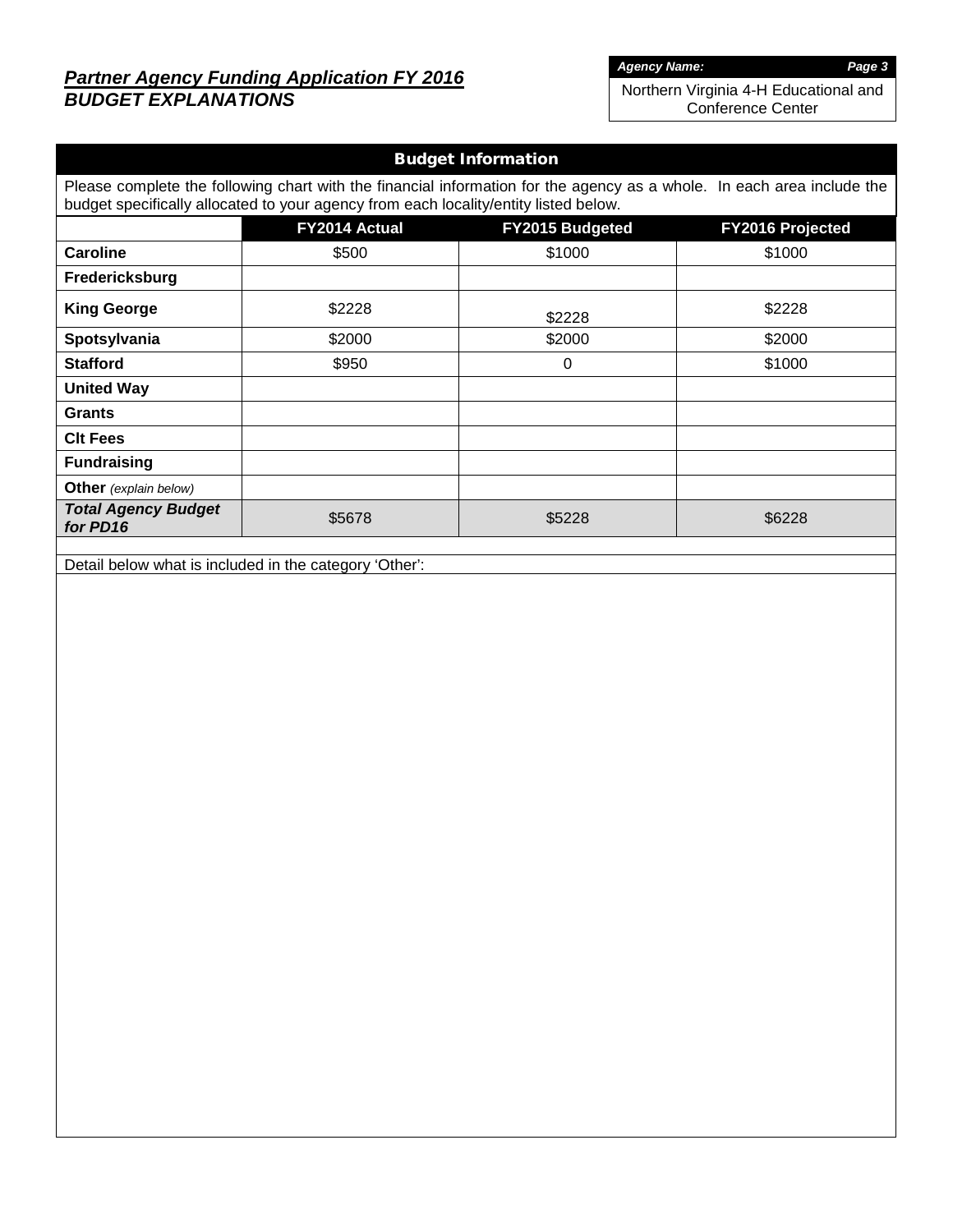# *Partner Agency Funding Application FY 2016 BUDGET EXPLANATIONS*

*Agency Name: Page 4*

Northern Virginia 4-H Educational and Conference Center

Please detail below any legislative initiatives or issues that may impact the agency for the upcoming year and how you are planning for them. This could include new legislation that may increase or decrease projected funding at any level (Federal/State/Local), or could affect grants or designated funds as they are currently received. If you are aware of "outside" funding sources that will expire or be reduced on a set cycle or date, please note those below and how you are planning for them.

Legislative issues have really affected the 4-H Center in past years especially after the General Assembly stopped funding non-state agency requests. The 4-H Center use to get \$50,000 some years through the budget amendment process but now all of that has dried up.

Local governments have been affected by the shortfall of state funds and as a result, local government contributions to the 4-H Center have decreased and this has really affected the financial status of the 4-H Center.

Please detail below any identified agency needs or areas of concern that are currently not being addressed in your funding request. This could include training or technical assistance for specific areas, administrative support for a program or service, evaluation of current programs, or consultation for strategic planning, board support, or fundraising.

The Northern Virginia 4-H Educational Center is not only the facility where youth from Caroline, King George, Spotsylvania and Stafford come for 4-H Camp. It is also a facility where youth can participate in Environmental Education classes all year round that meet SOL requirements.

The 4-H Center gives young people the opportunity to participate in STEM classes that teach about Science, Technology, Engineering and Math. Youth learn in a very relaxed beautiful setting with nature all around

Funds are not being requested to pay administrative costs. Funds are being requested to pay programming costs.

The 4-H Center is open to all age groups and children with special needs. In addition to 4-H camp, the Northern Virginia 4-H Educational Center has been chosen the last three years as one of eight sites in the United States to host Camp Corral which is a camp for children of military families.

The 4-H Center has been the home of Camp Fantastic the last 25 years which is a camp for children with cancer. The William Vincent Robinson Lodge needs to be air conditioned especially for Camp Fantastic children which will cost \$55,000. Funds are desperately needed to air condition this lodge.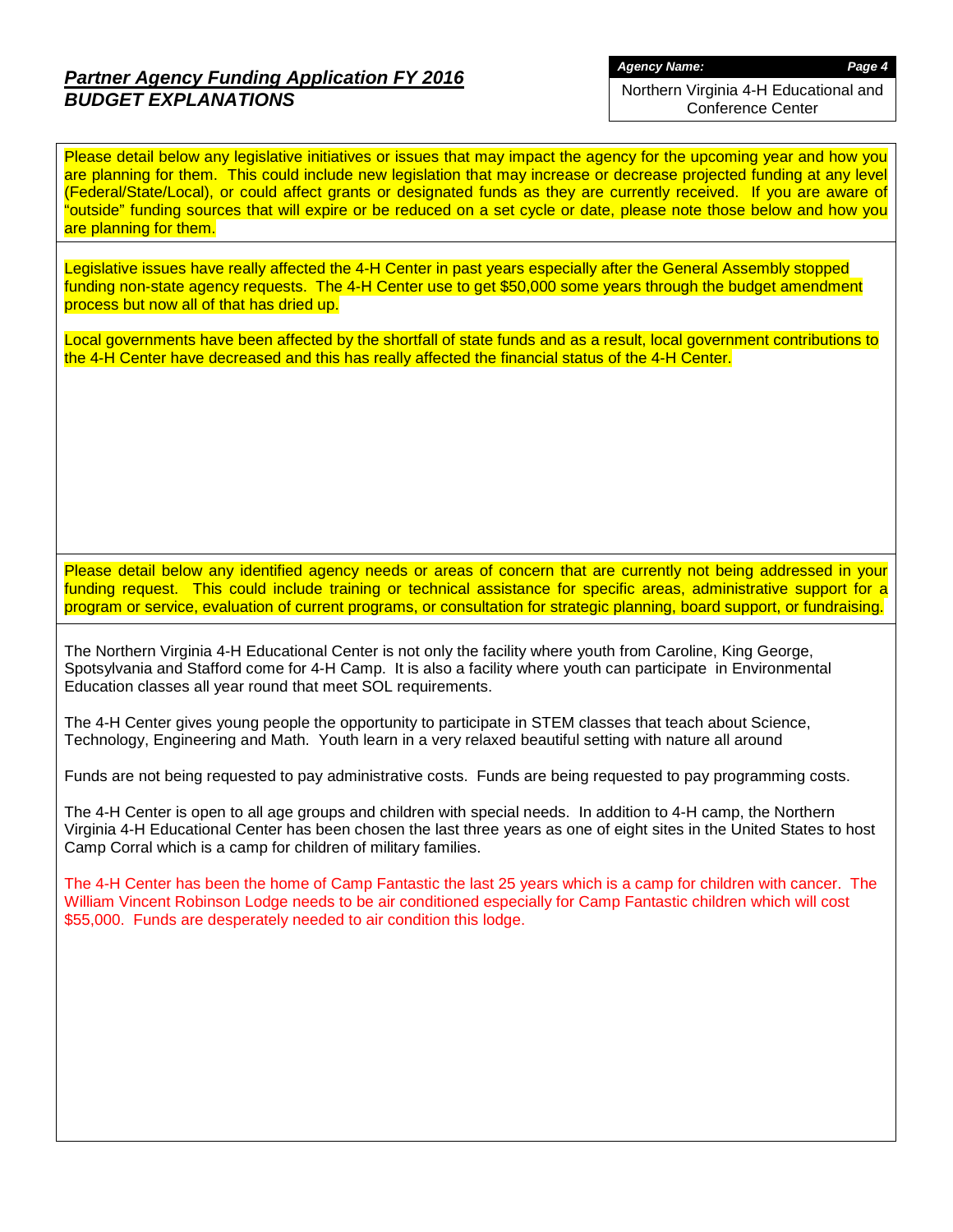*Agency Name: Page 5*

Northern Virginia 4-H Educational and Conference Center

**Please use the area below to provide any locality specific notes or statements that may be relevant to your application.**

### City of Fredericksburg:

#### Caroline County:

Funds are needed from Caroline County to help minimize 4-H camping fees so more boys and girls can attend 4-H camp. Caroline included \$1000 in its FY15 budget and the same amount is being requested for FY16.

In addition to the regular 4-H camping program, young people from Caroline have an opportunity to participate yearround in Environmental Education programs which meet SOL requirements as well as the Ropes Challenge Course.

Funds are also desperately needed for maintenance. The 4-H Center opened for business in June, 1980 and has been used extensively. Repairs and replacement of certain items have to be made periodically.

#### King George County:

Funds are needed from King George County to help minimize 4-H camping fees so more boys and girls can attend 4-H camp. King George County included \$2228 in its FY15 budget and the same amount is being requested for FY16.

In addition to the regular 4-H camping program, young people from King George have an opportunity to participate year-round in Environmental Education programs which meet SOL requirements and the Ropes Challenge Course.

Funds are also desperately needed for maintenance. The 4-H Center opened for business in June, 1980 and has been used extensively. Repairs and replacement of certain items have to be made periodically

#### Spotsylvania County:

Funds are needed from Spotsylvania County to help minimize 4-H camping fees so more boys and girls can attend 4-H camp. Spotsylvania County included \$2000 in its FY15 budget and the same amount is being requested for FY16.

In addition to the regular 4-H camping program, young people from Spotsylvania have an opportunity to participate all year-round in Environmental Education programs which meet SOL requirements and the Ropes Challenge Course.

Funds are also desperately needed for maintenance. The 4-H Center opened for business in June, 1980 and has been used extensively. Repairs and replacement of certain items have to be made periodically.

#### Stafford County:

Funds are needed from Stafford County to help minimize 4-H camping fees so more boys and girls can attend 4-H camp. Stafford County has been supporting the 4-H Center for years but did not include any funding in its FY15 budget which is desperately needed. A total of \$1000 is being requested for FY 16 from Stafford County.

In addition to the regular 4-H camping program, young people from Stafford County have an opportunity to participate all year-round in Environmental Education programs which meet SOL requirements and the Ropes Challenge Course.

Funds are also desperately needed for maintenance. The 4-H Center opened for business in June, 1980 and has been used extensively. Repairs and replacement of certain items have to be made periodically.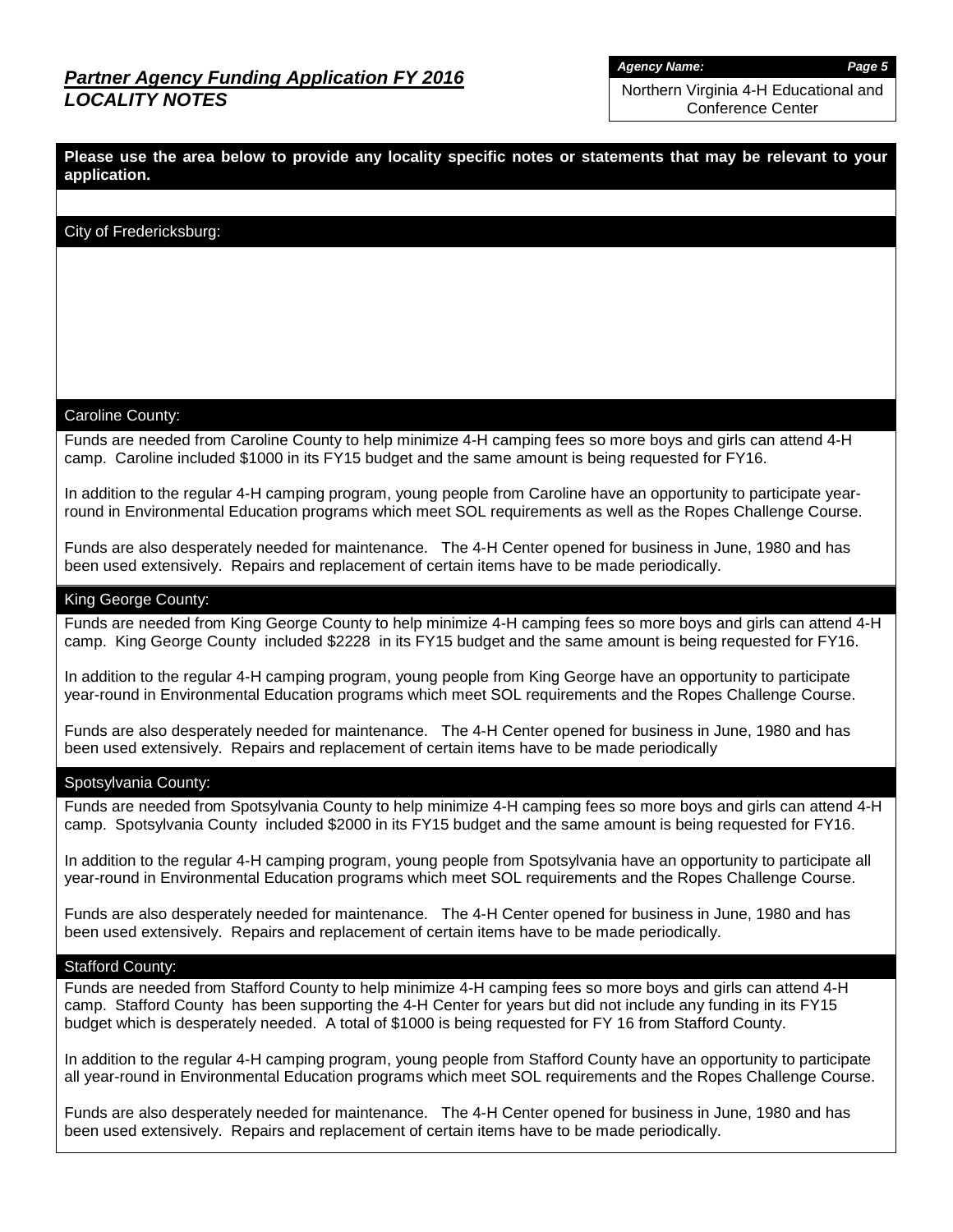Northern Virginia 4-H Educational **Center** 

| Each agency submitting a funding request must fill out the following pages for each program                                                                                                                                                                                                     |                                                                                                                                                                                                                                                                                                                                                                                                                                                                                                                                                                                                                                                                                                                                                                                                                                                                                                                                      |                                                |  |  |  |  |  |  |  |  |
|-------------------------------------------------------------------------------------------------------------------------------------------------------------------------------------------------------------------------------------------------------------------------------------------------|--------------------------------------------------------------------------------------------------------------------------------------------------------------------------------------------------------------------------------------------------------------------------------------------------------------------------------------------------------------------------------------------------------------------------------------------------------------------------------------------------------------------------------------------------------------------------------------------------------------------------------------------------------------------------------------------------------------------------------------------------------------------------------------------------------------------------------------------------------------------------------------------------------------------------------------|------------------------------------------------|--|--|--|--|--|--|--|--|
| serving citizens within the region and for which funding is requested. Any incomplete                                                                                                                                                                                                           |                                                                                                                                                                                                                                                                                                                                                                                                                                                                                                                                                                                                                                                                                                                                                                                                                                                                                                                                      |                                                |  |  |  |  |  |  |  |  |
| applications or programs that do not have a full application will not be considered for funding.                                                                                                                                                                                                |                                                                                                                                                                                                                                                                                                                                                                                                                                                                                                                                                                                                                                                                                                                                                                                                                                                                                                                                      |                                                |  |  |  |  |  |  |  |  |
| PLEASE do not include any unrequested information. Each locality reserves the right to request                                                                                                                                                                                                  |                                                                                                                                                                                                                                                                                                                                                                                                                                                                                                                                                                                                                                                                                                                                                                                                                                                                                                                                      |                                                |  |  |  |  |  |  |  |  |
|                                                                                                                                                                                                                                                                                                 | additional information once the application has been submitted.                                                                                                                                                                                                                                                                                                                                                                                                                                                                                                                                                                                                                                                                                                                                                                                                                                                                      |                                                |  |  |  |  |  |  |  |  |
| Program Name:                                                                                                                                                                                                                                                                                   | 4-H Programs                                                                                                                                                                                                                                                                                                                                                                                                                                                                                                                                                                                                                                                                                                                                                                                                                                                                                                                         | $\Box$ Yes $\Box$ No<br>Is this a new program? |  |  |  |  |  |  |  |  |
| <b>Program Contact:</b>                                                                                                                                                                                                                                                                         | Win Iden                                                                                                                                                                                                                                                                                                                                                                                                                                                                                                                                                                                                                                                                                                                                                                                                                                                                                                                             | Title:<br>Program Director                     |  |  |  |  |  |  |  |  |
| <b>Telephone Number</b>                                                                                                                                                                                                                                                                         | 540-635-7171                                                                                                                                                                                                                                                                                                                                                                                                                                                                                                                                                                                                                                                                                                                                                                                                                                                                                                                         |                                                |  |  |  |  |  |  |  |  |
| E-Mail Address:                                                                                                                                                                                                                                                                                 | Shauna90@vt.edu                                                                                                                                                                                                                                                                                                                                                                                                                                                                                                                                                                                                                                                                                                                                                                                                                                                                                                                      |                                                |  |  |  |  |  |  |  |  |
|                                                                                                                                                                                                                                                                                                 |                                                                                                                                                                                                                                                                                                                                                                                                                                                                                                                                                                                                                                                                                                                                                                                                                                                                                                                                      |                                                |  |  |  |  |  |  |  |  |
| 1.                                                                                                                                                                                                                                                                                              | Program Purpose/Description: (the following description should not exceed 10 lines of text)                                                                                                                                                                                                                                                                                                                                                                                                                                                                                                                                                                                                                                                                                                                                                                                                                                          |                                                |  |  |  |  |  |  |  |  |
| 2.                                                                                                                                                                                                                                                                                              | The Northern Virginia 4-H Educational and Conference Center offers a large variety of programs to many diverse<br>audiences which include residential youth camps (both junior and special interest), environmental educational<br>opportunities to a variety of school divisions, and also team-building experiences on the Ropes Challenge Course.<br>Also, educational programs are offered to a variety of adult audiences. The 4-H Center also serves as a Conference<br>Center and provides services which include food, lodging, seminar/meeting room space for clients of all age groups.                                                                                                                                                                                                                                                                                                                                    |                                                |  |  |  |  |  |  |  |  |
|                                                                                                                                                                                                                                                                                                 | Justification of Need: (Please state clearly why this service should be provided to the citizens of the region and why the localities should<br>consider this funding request. If this is a new program, be sure to include the benefit to the region for funding a new request. The following<br>should not exceed 10 lines of text, and should include the most recent data available.)<br>Providing funding to the Northern Virginia 4-H Educational and Conference Center will help Caroline, King George,<br>Spotsylvania and Stafford Counties fulfill the mission of each county by being responsive to the needs of each county,                                                                                                                                                                                                                                                                                             |                                                |  |  |  |  |  |  |  |  |
| especially the youth $-$ ages $5 - 19$ .<br>The funding will also help the 4-H Center fulfill its mission of youth development and make it possible for the 4-H Center<br>to minimize 4-H camping fees so more boys and girls can attend 4-H camp as well as participate in other 4-H programs. |                                                                                                                                                                                                                                                                                                                                                                                                                                                                                                                                                                                                                                                                                                                                                                                                                                                                                                                                      |                                                |  |  |  |  |  |  |  |  |
|                                                                                                                                                                                                                                                                                                 | 3. Program Collaboration: (The following should describe, in detail, examples of collaborative efforts and key partnerships between your<br>program and other programs or agencies in the area, and should not exceed 10 lines of text.)                                                                                                                                                                                                                                                                                                                                                                                                                                                                                                                                                                                                                                                                                             |                                                |  |  |  |  |  |  |  |  |
|                                                                                                                                                                                                                                                                                                 | The Northern Virginia 4-H Educational Center Program Managers work hand in hand with Cooperative Extension<br>Agents in Caroline, King George, Spotsylvania and Stafford Counties in providing opportunities for youth development.<br>This is proven by the cooperative efforts of the 4-H Center and the local Extension Offices. Extension Agents recruit<br>and enroll 4-H'ers for camp at the 4-H Center. The 4-H Center staff develops the programs and works closely with<br>Extension Agents to make sure all paper work is filled out properly and the program is administered to all boys and girls<br>who enroll. The 4-H Center helps to provide scholarships for 4-H'ers who wish to attend.<br>4-H Center Staff also work with local Extension Agents in providing young people opportunities to participate in<br>Environmental Education programs which meet SOL requirements as well as the Ropes Challenge Course. |                                                |  |  |  |  |  |  |  |  |
|                                                                                                                                                                                                                                                                                                 |                                                                                                                                                                                                                                                                                                                                                                                                                                                                                                                                                                                                                                                                                                                                                                                                                                                                                                                                      |                                                |  |  |  |  |  |  |  |  |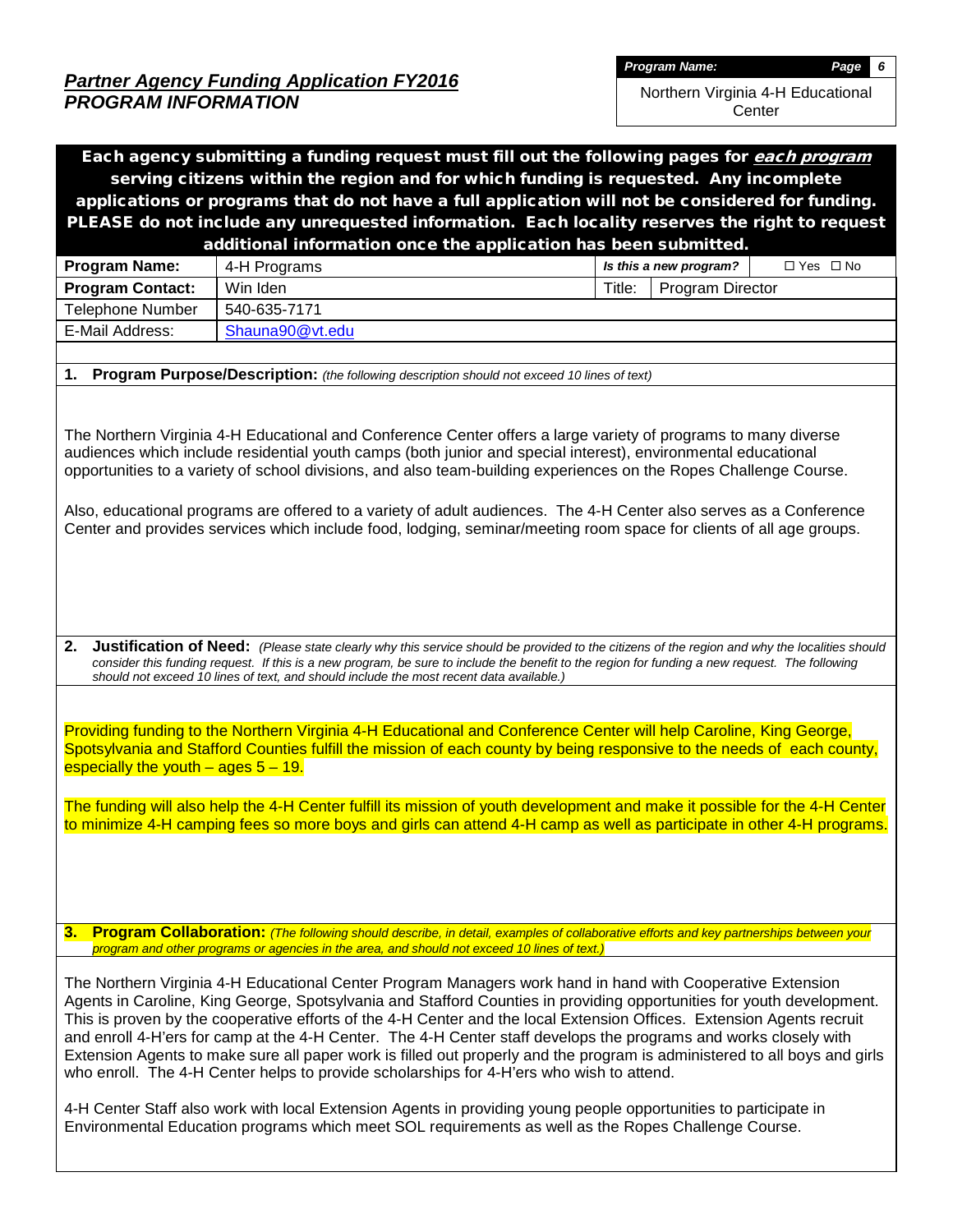Northern Virginia 4-H Educational **Center** 

**4. Program Audience and Service Delivery:** *(The following should describe the program's intended audience or client base and how those clients are served. This should include the location of the service and what geographic areas are served or targeted for service. If your program has specific entry or application criteria, please describe it below. Please do not exceed 10 lines of text.)*

The Northern Virginia 4-H Educational Center's mission is the development of youth ages 9-19 through innovative 4-H camping/training/leadership programs. The Center's service area is18 Northern Virginia Counties which include Caroline, King George, Spotsylvania and Stafford.

Special effort is made to cooperate with local Cooperative Extension Offices in carrying out the mission of the 4-H Center by making sure young people and their parents are made aware of programs offered by the 4-H Center.

**5. Client Fees:** *(Please describe the fees clients must pay for the services provided in this program, and how those fees are determined.)*

4-H camping fees at the Northern Virginia 4-H Educational Center are very reasonable compared to fees for other camps. One week of camp at the 4-H Center in 2014 cost \$210 which included food, lodging, all program costs including swimming, horseback riding, archer, crafts, campfire programs, environmental education programs, etc. A week of other camps cost \$500 plus.

|                                                     | 6. Budget Information: (Please complete the following chart with the financial information for this program. In each area include the dollars |  |
|-----------------------------------------------------|-----------------------------------------------------------------------------------------------------------------------------------------------|--|
| specifically allocated/requested for this program.) |                                                                                                                                               |  |

|                                         | FY2014 Actual | FY2015 Budgeted | <b>FY2016 Projected</b> |
|-----------------------------------------|---------------|-----------------|-------------------------|
| Caroline                                | \$500         | \$1000          | \$1000                  |
| Fredericksburg                          |               |                 |                         |
| <b>King George</b>                      | \$2228        | \$2228          | \$2228                  |
| Spotsylvania                            | \$2000        | \$2000          | \$2000                  |
| <b>Stafford</b>                         | \$950         | 0               | \$1000                  |
| <b>United Way</b>                       |               |                 |                         |
| <b>Grants</b>                           |               |                 |                         |
| <b>Client Fees</b>                      |               |                 |                         |
| <b>Fundraising</b>                      |               |                 |                         |
| <b>Other</b>                            |               |                 |                         |
| <b>Total Program Budget</b><br>for PD16 | 5678          | 5228            | 6228                    |

**Please indicate, in detail, reasons for increases or decreases in the amounts requested for FY2016. Include whether these changes come from increases in personnel, benefits, or operating expenses. If an increase is being requested, please describe the impact not receiving an increase would have on the program. In particular, please describe in detail if any increase is sought for new positions or personnel.**

The same amount, as appropriated for FY15, is being requested from Caroline, King George and Spotsylvania.

No support was received from Stafford County for FY15. Support is desperately needed and it is hoped the Northern Virginia 4-H Educational Center will get back in the Stafford budget in FY16. One hundred, fifty-six (156) youth and volunteers from Stafford County attended 4-H Camp in 2014 which justifies financial support.

*Program Name: Page 7*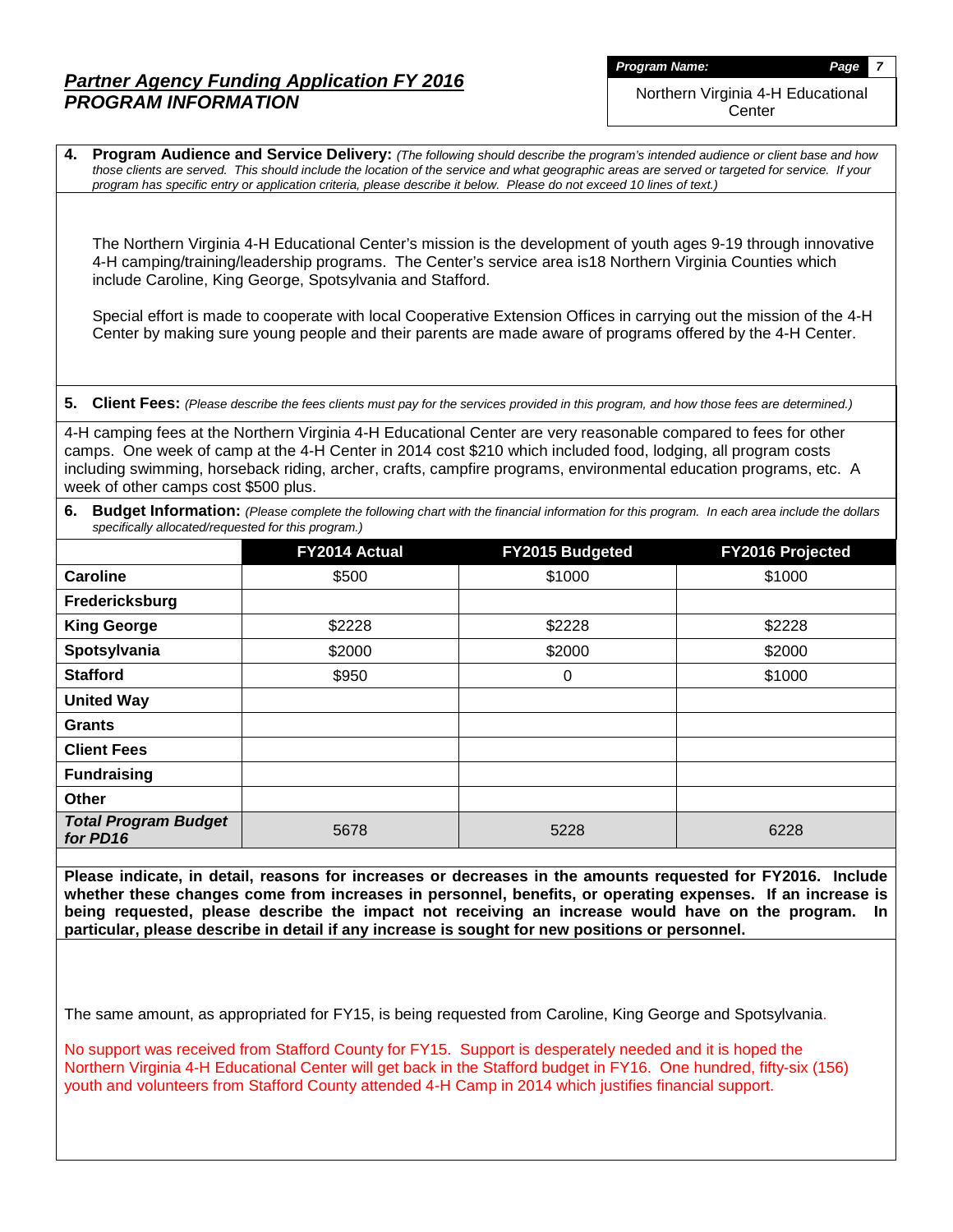| <b>Program Name:</b> |
|----------------------|
|----------------------|

*Program Name: Page* 8

Northern Virginia 4-H Educational **Center** 

|                | 7. Goals, Objectives, & Evaluation: (Please provide the following information regarding the goals and objectives for your program.<br>Space has been provided for two goals, with two objectives per goal. If your agency is funded by the United Way, please include a copy of your<br>Logic Model for this program as a supplemental attachment. Individual descriptions should not exceed 5 lines of text.) |  |  |  |  |  |  |  |  |  |  |
|----------------|----------------------------------------------------------------------------------------------------------------------------------------------------------------------------------------------------------------------------------------------------------------------------------------------------------------------------------------------------------------------------------------------------------------|--|--|--|--|--|--|--|--|--|--|
|                | <b>Program Goal 1:</b>                                                                                                                                                                                                                                                                                                                                                                                         |  |  |  |  |  |  |  |  |  |  |
|                | To provide 4-H camping/educational programs for young people ages 9-19 who live in Caroline, King George,<br>Spotsylvania and Stafford counties during FY16.                                                                                                                                                                                                                                                   |  |  |  |  |  |  |  |  |  |  |
|                |                                                                                                                                                                                                                                                                                                                                                                                                                |  |  |  |  |  |  |  |  |  |  |
|                |                                                                                                                                                                                                                                                                                                                                                                                                                |  |  |  |  |  |  |  |  |  |  |
|                |                                                                                                                                                                                                                                                                                                                                                                                                                |  |  |  |  |  |  |  |  |  |  |
|                | <b>Objectives:</b>                                                                                                                                                                                                                                                                                                                                                                                             |  |  |  |  |  |  |  |  |  |  |
|                | The number of youth from Caroline, King George, Spotsylvania and Stafford counties who attend and participate<br>in 4-H camp at the Northern Virginia 4-H Center increase by 5% in FY16.                                                                                                                                                                                                                       |  |  |  |  |  |  |  |  |  |  |
| 1a.            | A total of 445 youth and volunteer leaders (429 youth and 16 volunteer 4-H leaders) attended and participated in<br>4-H camp from Caroline, King George, Spotsylvania and Stafford during FY15. Objective is for this total number<br>to go to $447$ .                                                                                                                                                         |  |  |  |  |  |  |  |  |  |  |
| 1 <sub>b</sub> | That 64% of youth in Caroline, King George, Spotsylvania and Stafford who are eligible return to 4-H camp<br>during FY16.                                                                                                                                                                                                                                                                                      |  |  |  |  |  |  |  |  |  |  |
|                | <b>Program Goal 2:</b>                                                                                                                                                                                                                                                                                                                                                                                         |  |  |  |  |  |  |  |  |  |  |
|                | Get more schools involved in Caroline, King George, Spotsylvania and Stafford Counties to authorize students to<br>participate in Environmental Education classes at the 4-H Center which meet SOL requirements.                                                                                                                                                                                               |  |  |  |  |  |  |  |  |  |  |
|                |                                                                                                                                                                                                                                                                                                                                                                                                                |  |  |  |  |  |  |  |  |  |  |
|                | <b>Objectives:</b>                                                                                                                                                                                                                                                                                                                                                                                             |  |  |  |  |  |  |  |  |  |  |
| 2a.            | For boys and girls who participate in Environmental Education classes to become knowledgeable about the<br>outdoors and go home and tell others about their experiences while at the 4-H Center.                                                                                                                                                                                                               |  |  |  |  |  |  |  |  |  |  |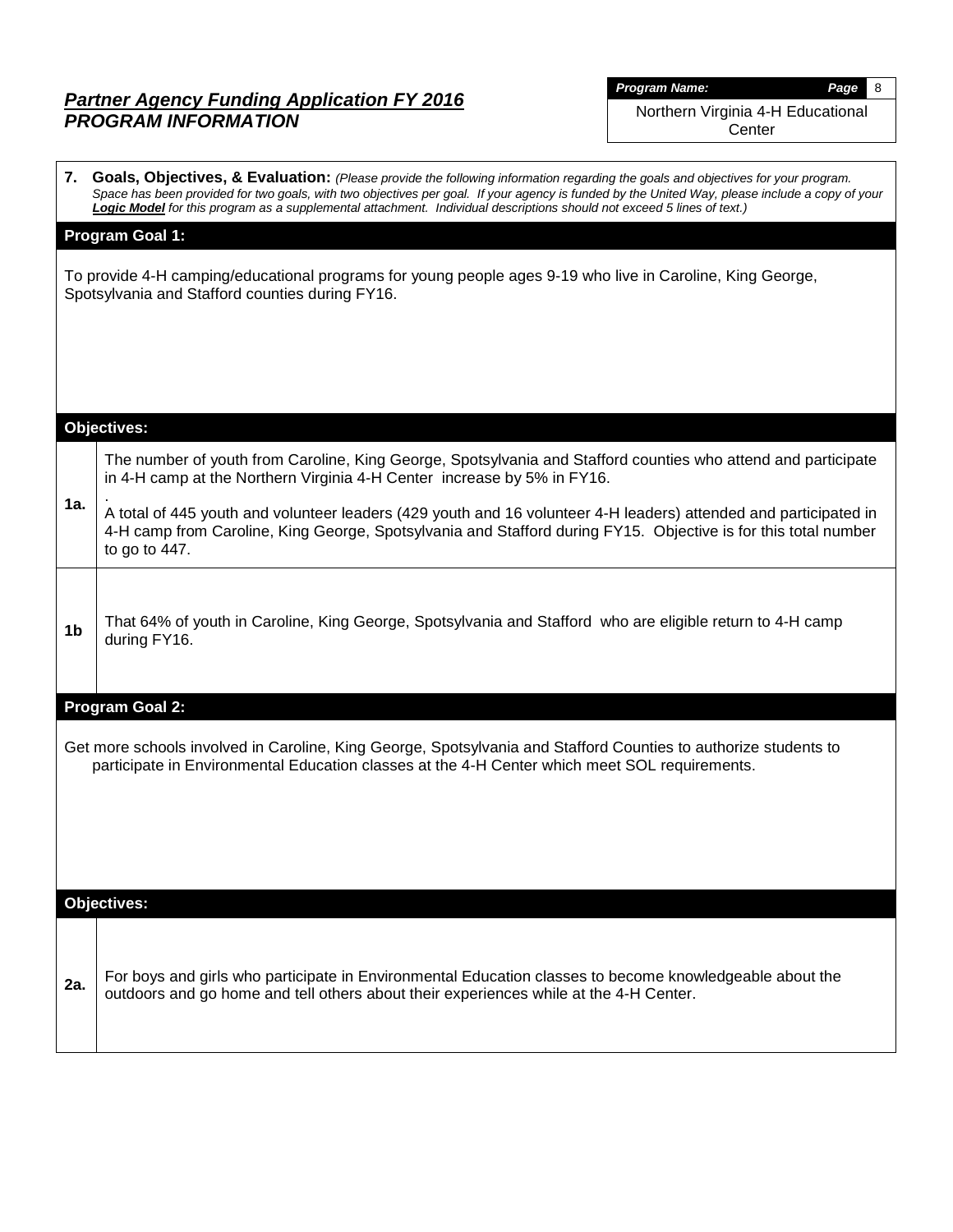**2b.** For boys and girls to want to learn more about the environment and be given additional opportunities.

# *Partner Agency Funding Application FY 2016 PROGRAM INFORMATION*

*Program Name: Page 9* Northern Virginia 4-H Educational **Center** 

**Evaluation Method:** *(Please describe the method used to measure the above goals/objectives. Please do not exceed 10 lines of text.)*

4-H camping programs will be evaluated by the 4-H Center Program staff and Extension Agents 4-H in Caroline, King George, Spotsylvania and Stafford Counties.

Environmental Education participation will be evaluated by the 4-H Center Program staff and School Teachers.

**8. Outcome Data:** *(Please give the most recent outcome data for the objectives above. Indicate below what time period the data covers.)*

*Data Collection Period:*

### **Objective 1a.**

A total of 429 youth and 16 volunteer 4-H leaders from Caroline, King George, Spotsylvania and Stafford Counties attended and participated in 4-H Camp at the Northern Virginia 4-H Educational Center during FY15.

#### **Objective 1b.**

A Virginia 4-H state-wide survey showed 64% of youth who attended 4-H camp and who were eligible to return to camp did so in 2014. Hopefully, 64% of youth who attended 4-H camp from Caroline, King George, Spotsylvania and Stafford counties in 2014 will return in 2015.

#### **Objective 2a.**

It is a known fact that young people who have participated in Environmental Education classes go home and tell others. Teachers have also shared information with other teachers from other schools about the Environmental Education classes taught at the Northern Virginia 4-H Education Center during FY15.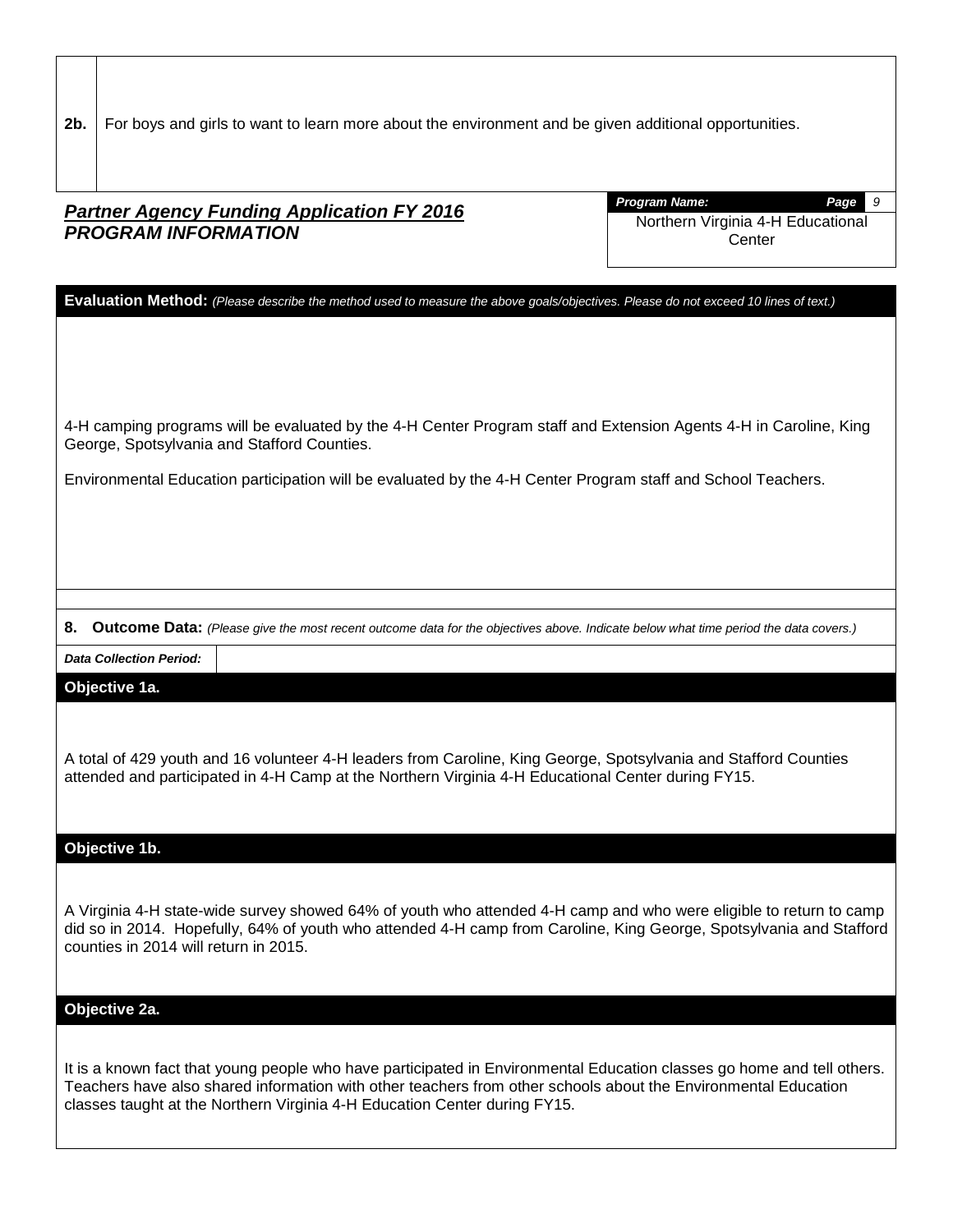## **Objective 2b.**

Young people who have participated in Environmental Education classes during FY15 at the 4-H Center have expressed a desire to return to the Center for additional classes.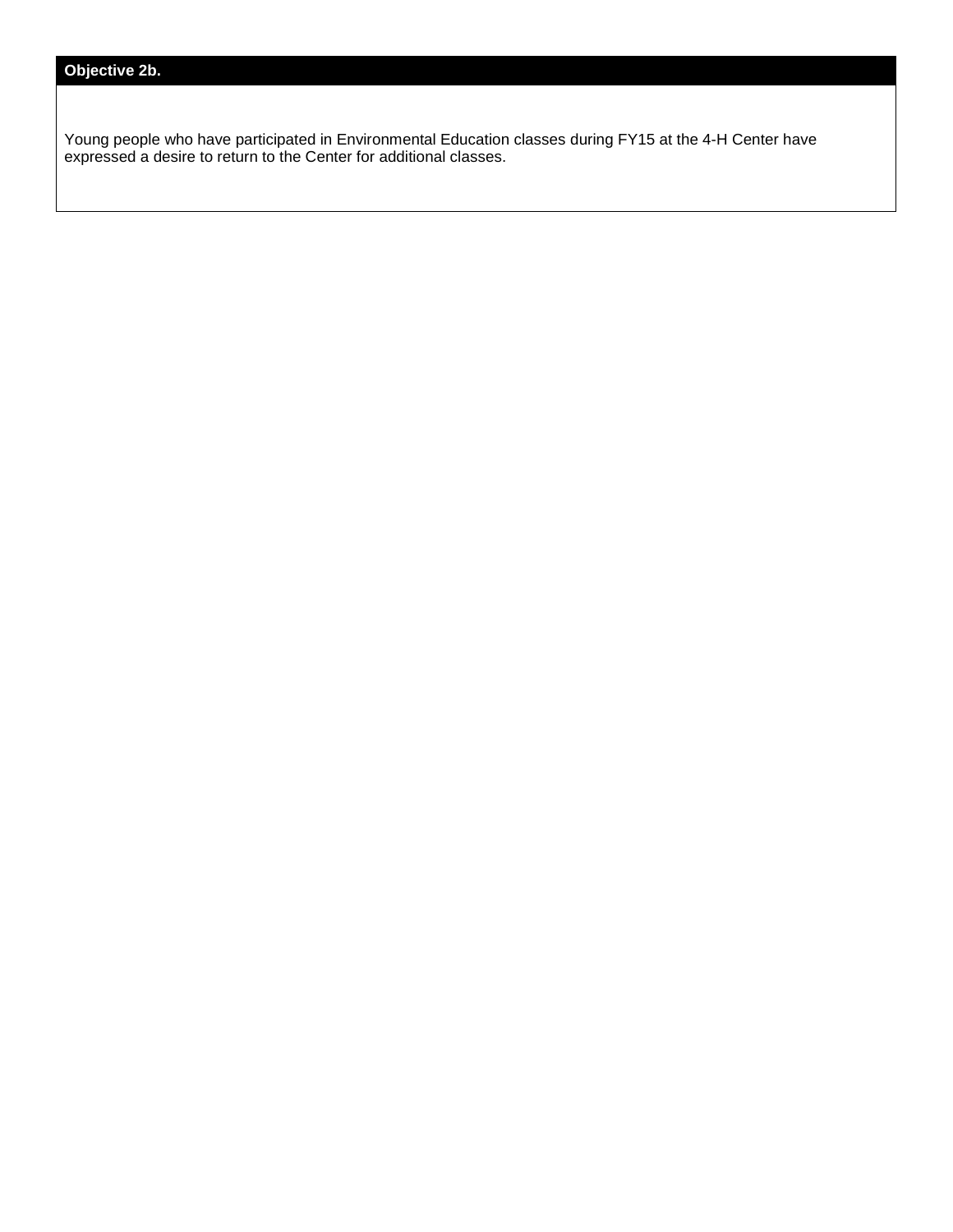| <b>Program Name:</b>              | Page | 10 |
|-----------------------------------|------|----|
| Northern Virginia 4-H Educational |      |    |
| Center                            |      |    |

**9. Program Goal Updates:** *(Please provide a brief description of the current status of your program goal(s), given your outcome data. For example, if reported data was well below the stated outcome measure, please indicate why you feel that is the case. Also, include how your outcome data will influence or modify the program for the upcoming fiscal year. These descriptions should not exceed 20 lines of text.)*

#### **Program Goal 1:**

.

Outcome Data for FY15 indicates 429 youth and 16 volunteer leaders from Caroline, King George, Spotsylvania and Stafford Counties participated in the 4-H camping program at the Northern Virginia 4-H Educational Center during FY15. This figure sets the standard for FY16 with a goal of 5% increase in numbers – an additional 22 youth.

### **Program Goal 2:**

Youth from many schools in the service area have participated in Environmental Education classes during FY15 at the Northern Virginia 4-H Educational Center. Number of participants depends upon transportation. Extra efforts will be made to work with schools in service area to arrange for more students to participate during FY16.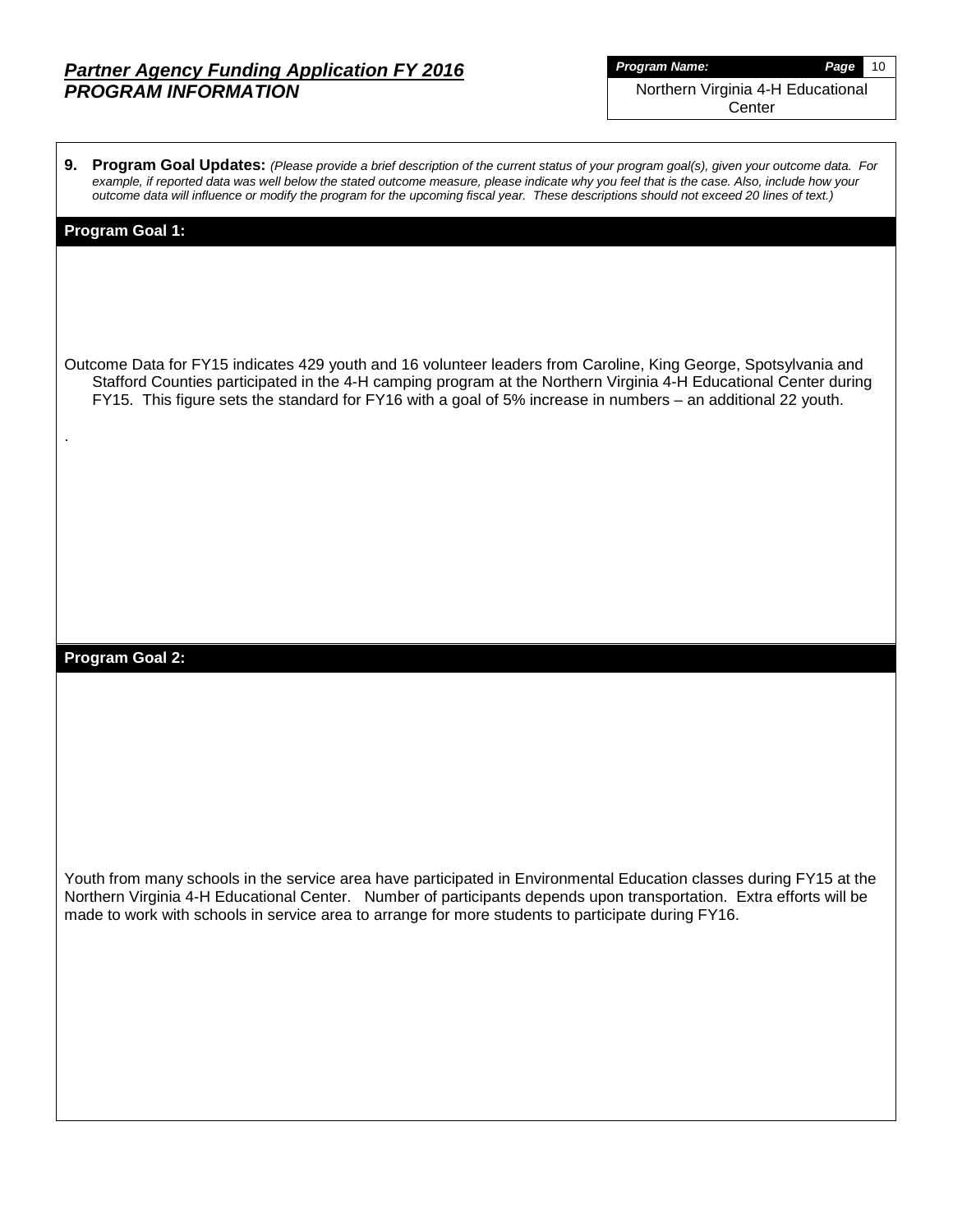*Program Name: Page* 11 Northern Virginia 4-H Educational **Center** 

**10. Community Impact:** *(Please provide at least two examples of how your services have impacted members of our community. This description should not exceed 20 lines of text.)*

Services provided by the Northern Virginia 4-H Educational Center impact the community from which youth come because Junior 4-H Camp is an opportunity for youth to learn new skills, improve social interaction and spend time way from parents and develop self-sufficiency. In other words, skills learned by youth at 4-H camp affect the community in which they live wherever they live!

The Community Network for Youth Development identifies development of independence skills as an important step in youth learning to be productive, connected and to navigate the world. In an increasingly structured and supervised environment, youth need opportunities to practice independence skills including decision-making, problem-solving and planning.

Services by the Northern Virginia 4-H Educational Center have impacted citizens of Caroline, King George, Spotsylvania and Stafford Counties by teaching youth who attend 4-H camp the importance of good citizenship and how to be a team member which makes the community a better place to live.

Services by the Northern Virginian 4-H Educational Center have impacted members of Caroline, King George, Spotsylvania and Stafford communities because they have been offered to all citizens regardless of race, color, religion, sex, age, veteran status, national origin, disability or political affiliation.

The *4-H Study of Positive Youth Development,* a longitudinal study conducted by the Institute for Applied Research in Youth Development at Tufts University, shows youth engaged with 4-H are:

\*Nearly two times more likely to get better grades in school;

\*Nearly two times more likely to plan to go to college;

\*41 percent less likely to engage in risky behaviors; and

\*25 percent more likely to positively contribute to their families and communities.

**11. Collaborative Impact:** (Please describe how the community would be impacted if your agency were dissolved or merged with another partner agency. This description should not exceed 20 lines of text.)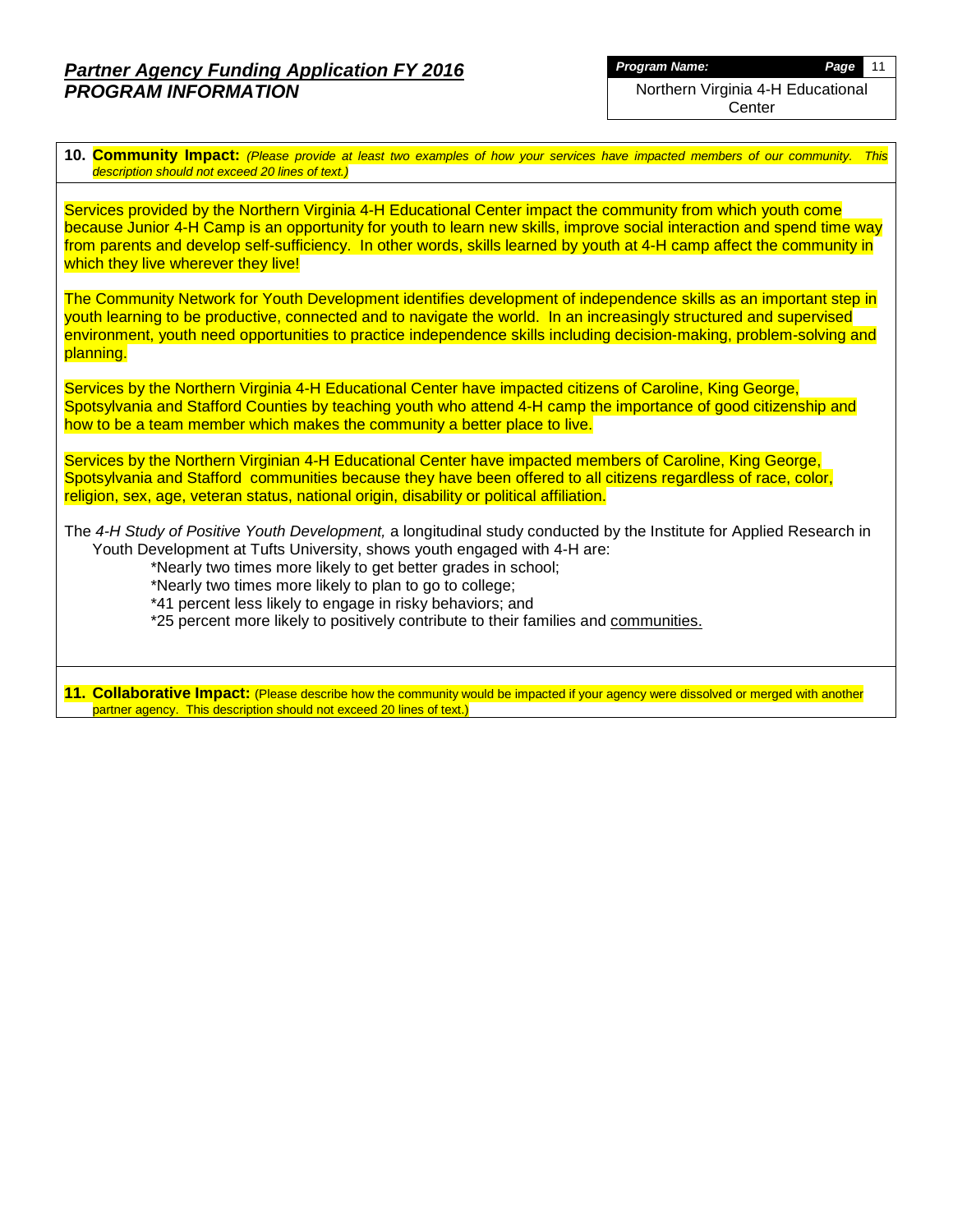If the Northern Virginia 4-H Educational Center ceased to exist, eighteen Northern Virginia counties would definitely be affected as well as the City of Alexandria.

The community would be impacted drastically because youth in the 4-H Center service area would not be able to go anywhere and attend camp for \$210 per week which includes food, lodging, programming, swimming, horseback riding, archery, environmental education classes, etc.

Other camps comparable to camp at the Northern Virginia 4-H Educational center cost \$500+ per week.

This is why is it so important for the 4-H Center to receive local government support from each county served.